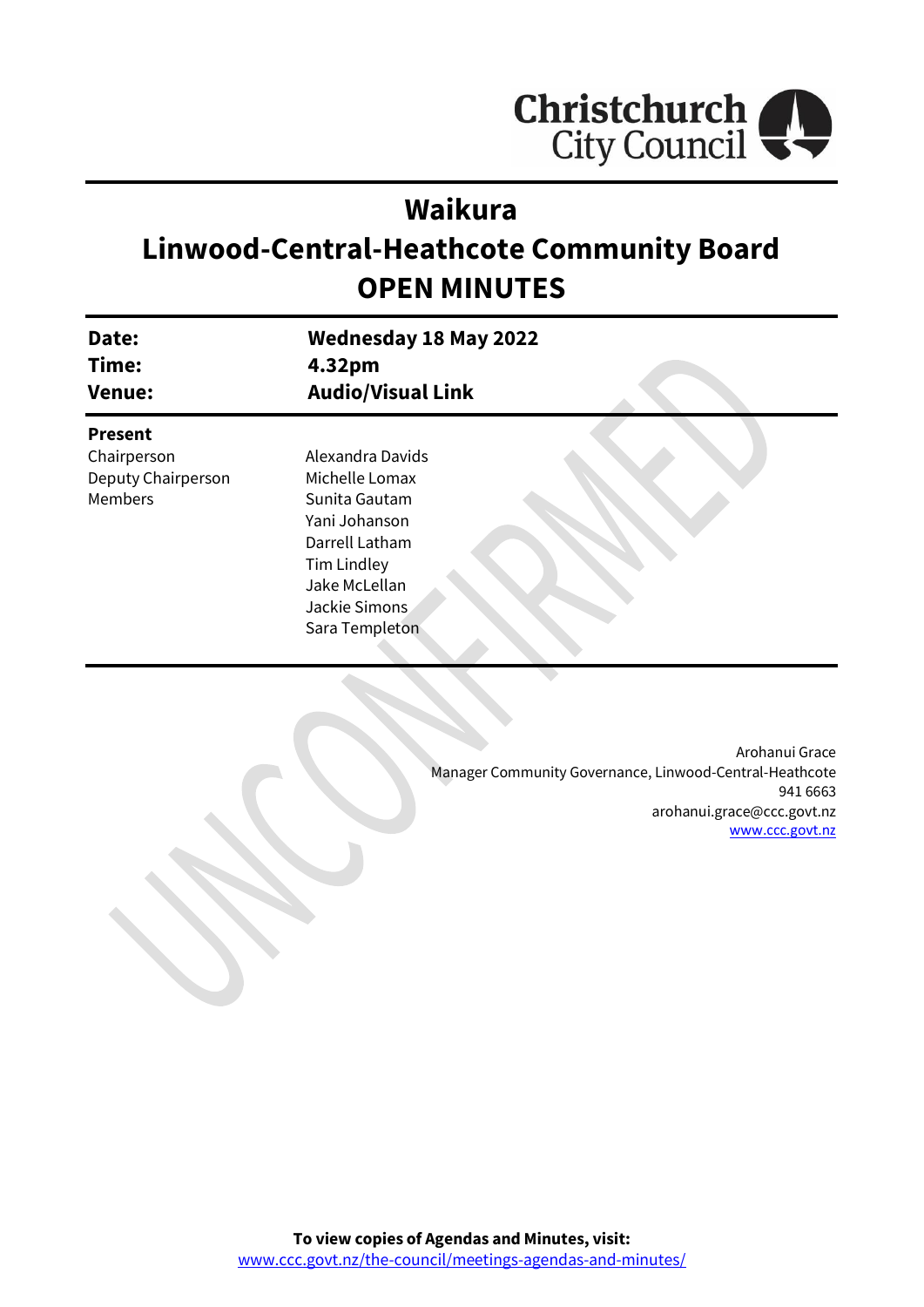

- **Part A Matters Requiring a Council Decision**
- **Part B Reports for Information**
- **Part C Decisions Under Delegation**

**Secretarial Note:** It is noted that this meeting was held via audio/visual link on the Zoom platform owing to the country being under COVID-19 Protection Framework (the Traffic Alert System Orange) on the date the meeting was scheduled. These minutes provide a written summary of the meeting proceedings.

The Chairperson opened the meeting and notified members and presenters that the meeting was being publicly livestreamed on YouTube and that the recording would be kept online for future viewing.

## **Karakia Tīmatanga**:

The agenda was dealt with in the following order.

## **1. Apologies Ngā Whakapāha**

**Part C** 

There were no apologies were received.

## **2. Declarations of Interest Ngā Whakapuaki Aronga**

#### **Part B**

There were no declarations of interest recorded.

## **3. Confirmation of Previous Minutes Te Whakaāe o te hui o mua**

#### **Part C**

The Chairperson asked members to confirm that the minutes of the previous Board meeting held on 4 May 2022 were a true and correct record of the meeting.

A motion to confirm the minutes was moved by Michelle Lomax and seconded by Tim Lindley, put to the vote and declared carried.

## **Community Board Resolved LCHB/2022/00048**

That the minutes of the Waikura Linwood-Central-Heathcote Community Board meeting held on Wednesday, 4 May 2022 be confirmed.

Michelle Lomax/Tim Lindley **Carried**

## **4. Public Forum Te Huinga Whānui**

#### **Part B**

#### **4.1 Petition – We need a safer Armagh Street!**

Sara Dyatlova-Murphy, local resident, spoke to the Board regarding the petition *We need a safer Armagh Street!.*

Ms Dyatlova-Murphy outlined to the Board her concerns and incidents that her family have encountered in Armagh Street and Trent Street with anti-social driving behaviour including speeding and "burn-outs". Ms Dyatlova-Murphy outlined some instances involving her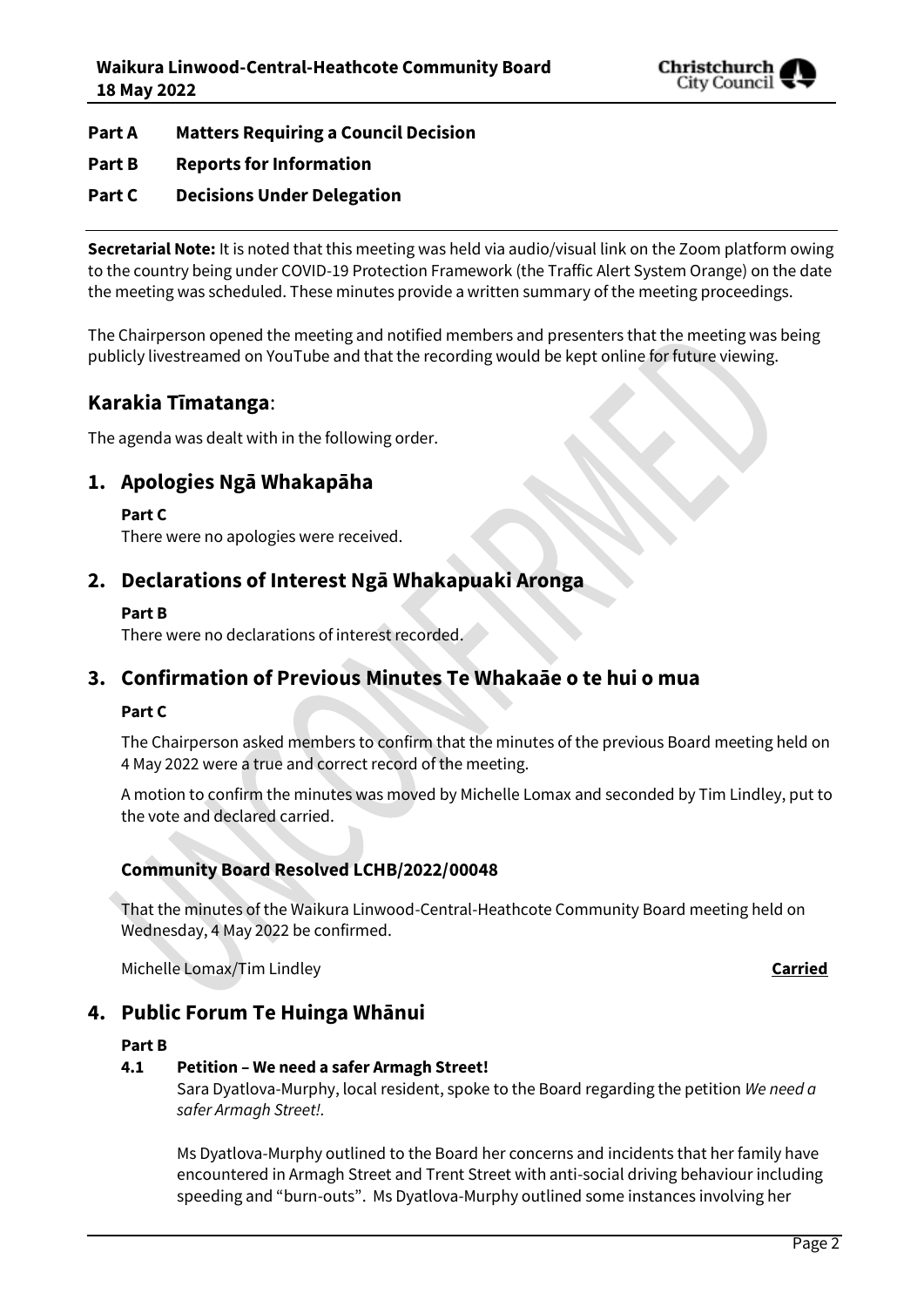

young family trying to cross the Trent Street and Armagh Street safely. Ms Dyatlova-Murphy would like to see traffic calming measures, and appropriate signage installed. After questions from members, the Chairperson thanked Ms Dyatlova-Murphy for her presentation.

Item 6 of these minutes refers.

#### **4.2 Petition - We need a safer Armagh Street!**

Emily Caygill, local resident, spoke to the Board regarding the petition regarding the petition *We need a safer Armagh Street!*

Ms Caygill outlined to the Board her concerns about a large number of car enthusiasts undertaking dangerous behaviours with their vehicles. Ms Caygill advised the Board that she believes that Armagh Street is used as a "rat run" to avoid the traffic signals in Gloucester Street.

Ms Caygill noted that Armagh Street between Stanmore Road and Linwood Avenue is a student walking thoroughfare for those going to/from school, however she considers that motorists speeding through the area makes it dangerous for students.

After questions from members, the Chairperson thanked Ms Caygill for her presentation.

Item 6 of these minutes refers.

#### **4.3 Christchurch Wastewater Plant**

Don Gould, local resident presented to the Board regarding the recently held community meeting on the Christchurch Wastewater Plant. Vicki Walker and Stephen McPaike, local residents were in attendance.

Mr Gould advised during his presentation:

- The Council's free Mental health and wellbeing workshops offered to the community have been cancelled owing to lack of interest. Mr Gould indicated that registering for the workshops is difficult and can only be done online; many residents in the area do not have personal access to the internet. Mr Gould considers that the location of the workshops is not easily accessible to the community and may have been better to be at the Bromley Community Centre.
- That he considers that the Bromley Community Centre would be ideal as a hub for the community but pointed out some maintenance matters that needed to be addressed at the hub.

After questions from members, the Chairperson thanked Mr Gould for his presentation. The Chairperson thanked Ms Walker, Mr Saunderson and Mr McPaike for supporting the community during this time.

#### **Attachments**

A Clause 4.3 – Public Forum: Christchurch Wastewater Plan Presentation by Don Gould  $\Rightarrow$ **POP** 

## **5. Deputations by Appointment Ngā Huinga Whakaritenga**

**Part B**

**5.1 Birdsey Reserve Landscape Plan**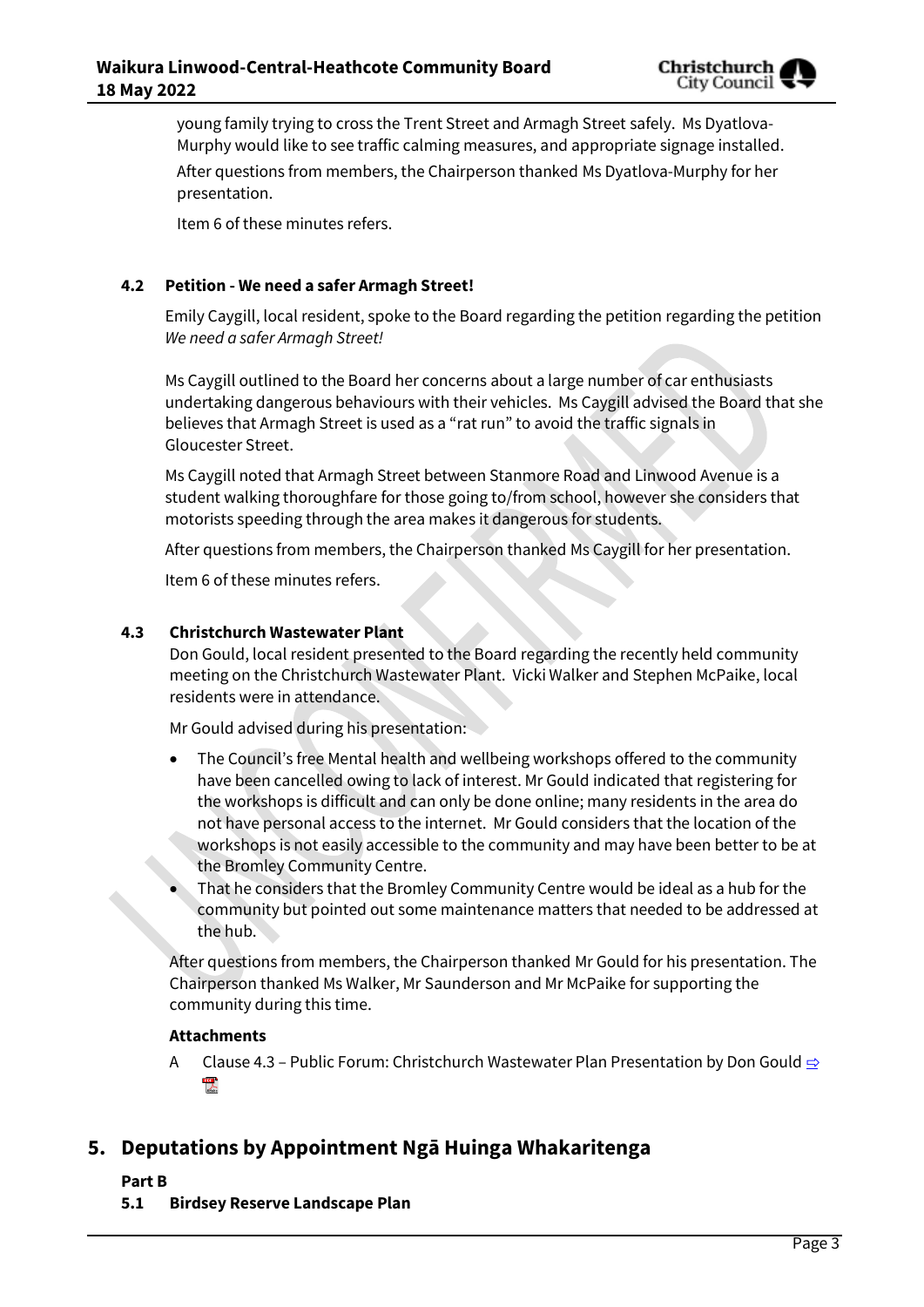Amelia Knight-Baré spoke on behalf of Heathcote Valley Food Forest regarding Birdsey Reserve Landscape Plan to the report on Birdsey Reserve Landscape Plan.

Ms Knight-Baré outlined the work of the Heathcote Valley Food Forest group and the involvement of the Heathcote Valley Primary School in Birdsey Reserve. Ms Knight-Baré appreciates that the food forest and the school plantings have been included within the proposed landscape plan.

Ms Knight-Baré has concerns about a dog park within Birdsey Reserve that does not have appropriate car parking provision. Ms Knight-Baré would like to see Birdsey Reserve continue as an unique landscape rich in biodiversity, encouraging connected communities and healthy environments.

Ms Knight-Baré indicated she has concerns around the implementation of the landscape plan and the potential issues that may arise with a dog park in the reserve. She discussed climate change and safety concerns with the busy road and lack of footpath, parking issues on the roadside.

After questions from members, the Chairperson thanked Mr Knight-Baré for her presentation.

Item 8 of these minutes refers.

#### **Attachments**

- A Clause 5.1 Deputation: Birdsey Reserve Landscape Plan Presentation by Amelia Knight-Baré – 18 May 2022.  $\Rightarrow$
- B Clause 5.1 Deputation: Birdsey Reserve Landscape Plan Notes by Amelia Knight-Baré – 18 May 2022.  $\Rightarrow$

#### **5.2 Birdsey Reserve Landscape Plan**

John Marsh, local resident, spoke to the report on Birdsey Reserve Landscape Plan.

Mr Marsh has lived in Heathcote Valley for nearly 40 years. He was involved in the initial design of Birdsey Reserve. Mr Marsh considers that restoration of biodiversity is more important for the Heathcote Valley than having a dog park at Birdsey Reserve. Mr Marsh suggested a site in Scuttons Road may be more appropriate for a dog park.

After questions from members, the Chairperson thanked Mr Marsh for his presentation.

Item 8 of these minutes refers.

#### **Attachments**

Clause 5.2 - Deputation: Birdsey Reserve Landscape Plan Presentation by John Marsh – 18 May 2022. [⇨](../../../RedirectToInvalidFileName.aspx?FileName=LCHB_20220518_MAT_7606.PDF#PAGE=13)

## **8. Birdsey Reserve Landscape Plan**

The Parks Planner and Engagement Advisor joined the meeting by audio/visual link.

The Board also took into consideration the deputations from Ms Knight- Baré (Item 5.1 of these minutes refers) and Mr Marsh (Item 5.2 of these minutes refers).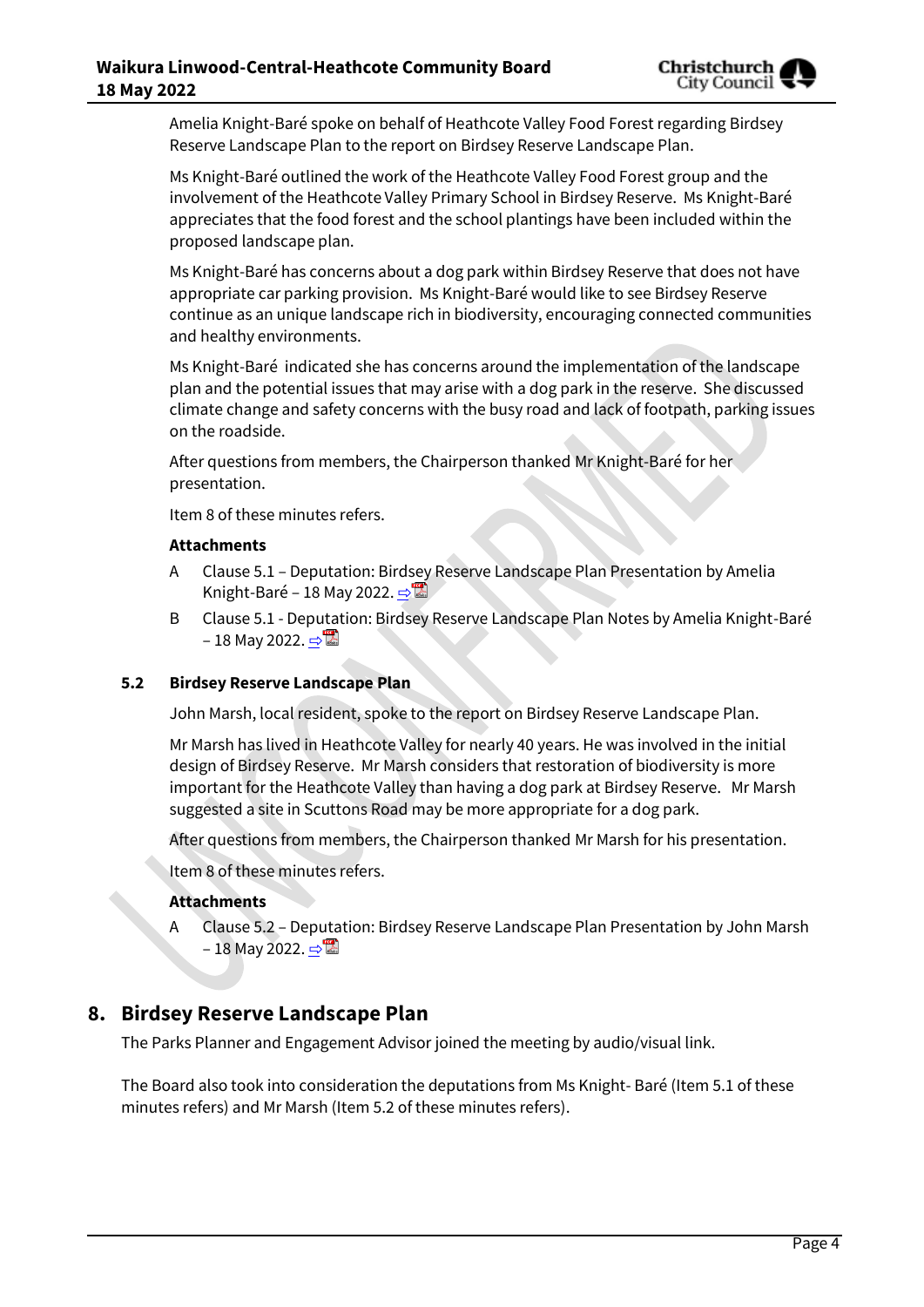

The Board were advised that the submissions feedback analysis shows that there is strong support for Stage 1 of the proposed landscape plan, and only about half of the submitters are in support of Stage 2 of the proposed landscape plan.

The Board were advised that changes made in response to feedback received included the water tap being moved, removal of the proposed steps, reduced area of the dog park, and planting of specific trees.

The Board discussed the suggested alternative site for a dog park in Scuttons Road and were advised that the site is of ecological significance in the City's District Plan.

Yani Johanson left the meeting at 5:50 pm.

The Board agreed to defer further consideration of Item 8 – Birdsey Reserve Landscape Plan consideration until the return of Yani Johanson to the meeting.

## **6. Presentation of Petitions Ngā Pākikitanga**

#### **Part B**

**6.1** Mr Roger Moss presented a petition regarding Armagh Street safety and improvements:

*We need a safer Armagh Street!* 

*We're asking our local Community Board to make street safety a priority and improve Armagh Street.*

Mr Moss thanked the Board for supporting the Linwood Village Streetscape Project which will give residents a sense of safety and place. He advised that over the past two years residents in the vicinity of Armagh Street have been concerned by the increasing anti-social driving behaviour and "rat running" on Armagh Street to avoid Gloucester Street.

Mr Moss advised the Board that there a child was hit by a speeding motorist and suffered serious injury. The driver was not found.

Mr Moss would like to see the Community Board make street safety a priority and improve Armagh Street, because of the number of speeding vehicles a and reduced visibility along the road. Mr Moss advised the Board that two cars parked outside his house have been hit by other vehicles and "written off ".

Mr Moss would like a street specific solution for this area in order to give residents a sense of safety. There should be consultation with Hanmer Street and Gilby Street residents.

Yani Johanson returned to the meeting at 6:08 pm.

Jake McLellan moved that the Board receives the petition and refers the petition to staff to investigate any and all practicable options for traffic calming on Armagh Street and surrounding streets in the area bounded by Fitzgerald Avenue, Avonside Drive, Linwood Avenue and England Street and report back to the Board on the findings. The motion was seconded by Sunita Gautam.

#### **Officer Recommendations Ngā Tūtohu**

That the Waikura Linwood-Central-Heathcote Community Board:

1. Receive the tabled petition "We need a safer Armagh Street!" presented by Mr Roger Moss.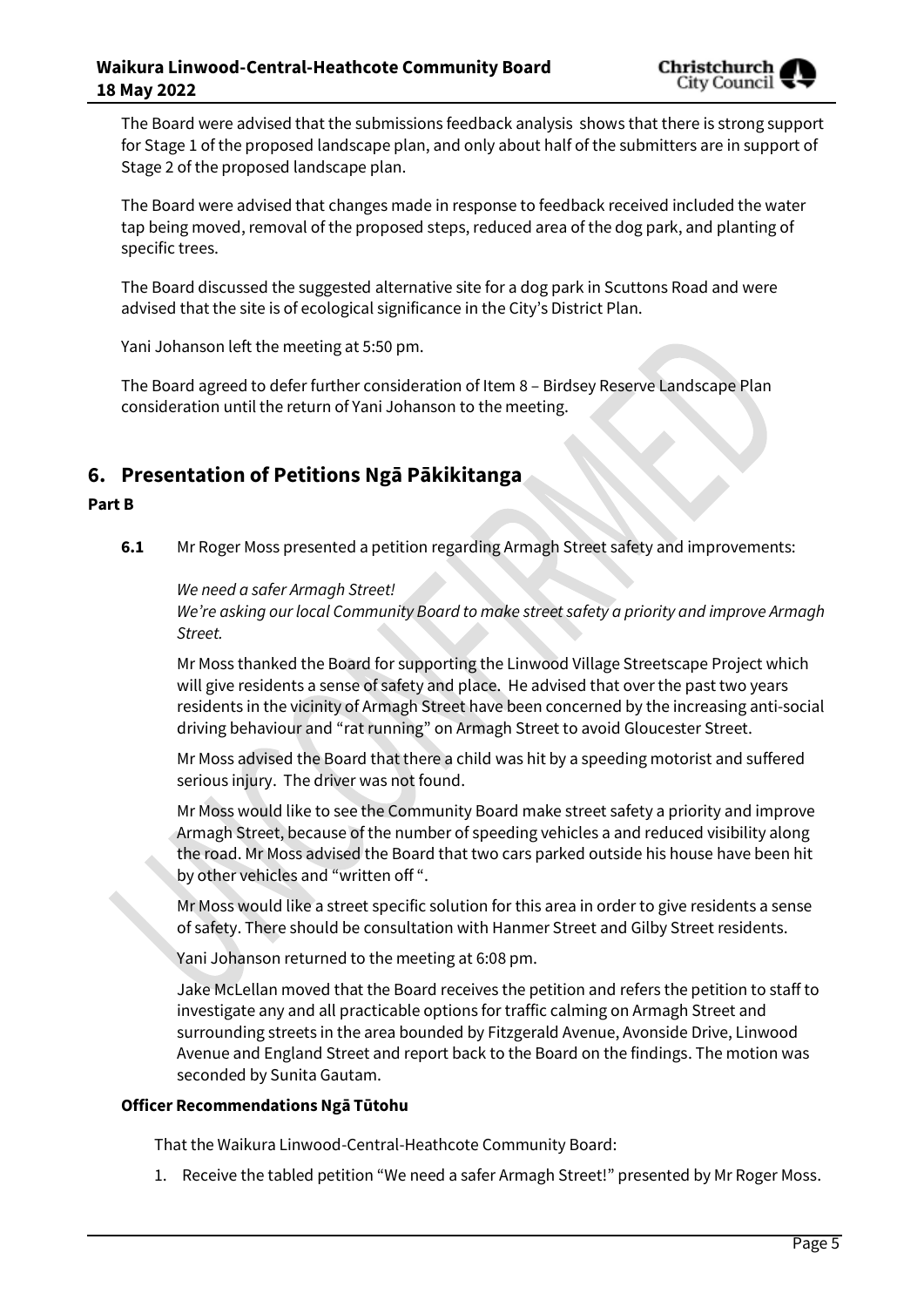

#### **Community Board Resolved LCHB/2022/00049**

#### **Part B**

That the Waikura Linwood-Central-Heathcote Community Board:

- 1. Receives the tabled petition "We need a safer Armagh Street!" presented by Mr Roger Moss.
- 2. Refers the petition to staff to investigate any and all practicable options for traffic calming on Armagh Street and surrounding streets in the area bounded by Fitzgerald Avenue, Avonside Drive, Linwood Avenue and England Street and report back to the Board on the findings.

#### Jake McLellan/Sunita Gautam Carried

#### **Attachments**

- A Clause 6 Petition: We need a safer Armagh Street! presented by Roger Moss 18 May 2022.  $\Rightarrow$ **POP**
- B Clause 6 Petition Notes: We need a safer Armagh Street! presented by Roger Moss 18 May 2022.

## **8. Birdsey Reserve Landscape Plan continued**

Following resumption of the Board consideration of the report Sara Templeton moved seconded by Tim Lindley that the Board approve the Birdsey Reserve 2022 Landscape Plan, noting the implementation of the landscape plan will be staged, and that the Board acknowledge that capital and operational funds for maintenance are not currently budgeted for in the 2021-2031 Long Term Plan. And requests staff to investigate other suitable sites for a dog park in the south east of the city.

### **Officer Recommendations Ngā Tūtohu**

That the Waikura Linwood-Central-Heathcote Community Board:

- 1. Approve the landscape plan for Birdsey Reserve.
- $2.$ Note implementation of the landscape plan will be staged.
	- a. Stage One will be implemented by the community and includes revegetation and food forest planting. This is community driven and does not require allocation of Council funding.
	- b. Stage two comprises a dedicated dog park exercise areas, walking tracks, and car park extension with entrance enhancement, noting the dog park areas require inclusion of the dog parks in the Dog Control Policy and Bylaw.
	- c. The Board acknowledge that capital and operational funds for maintenance are not currently budgeted for in the 2021-2031 Long Term Plan

#### **Community Board Resolved LCHB/2022/00050**

#### **Part C**

That the Waikura Linwood-Central-Heathcote Community Board:

1. Approves the 2022 Landscape Plan for Birdsey Reserve without a dog park.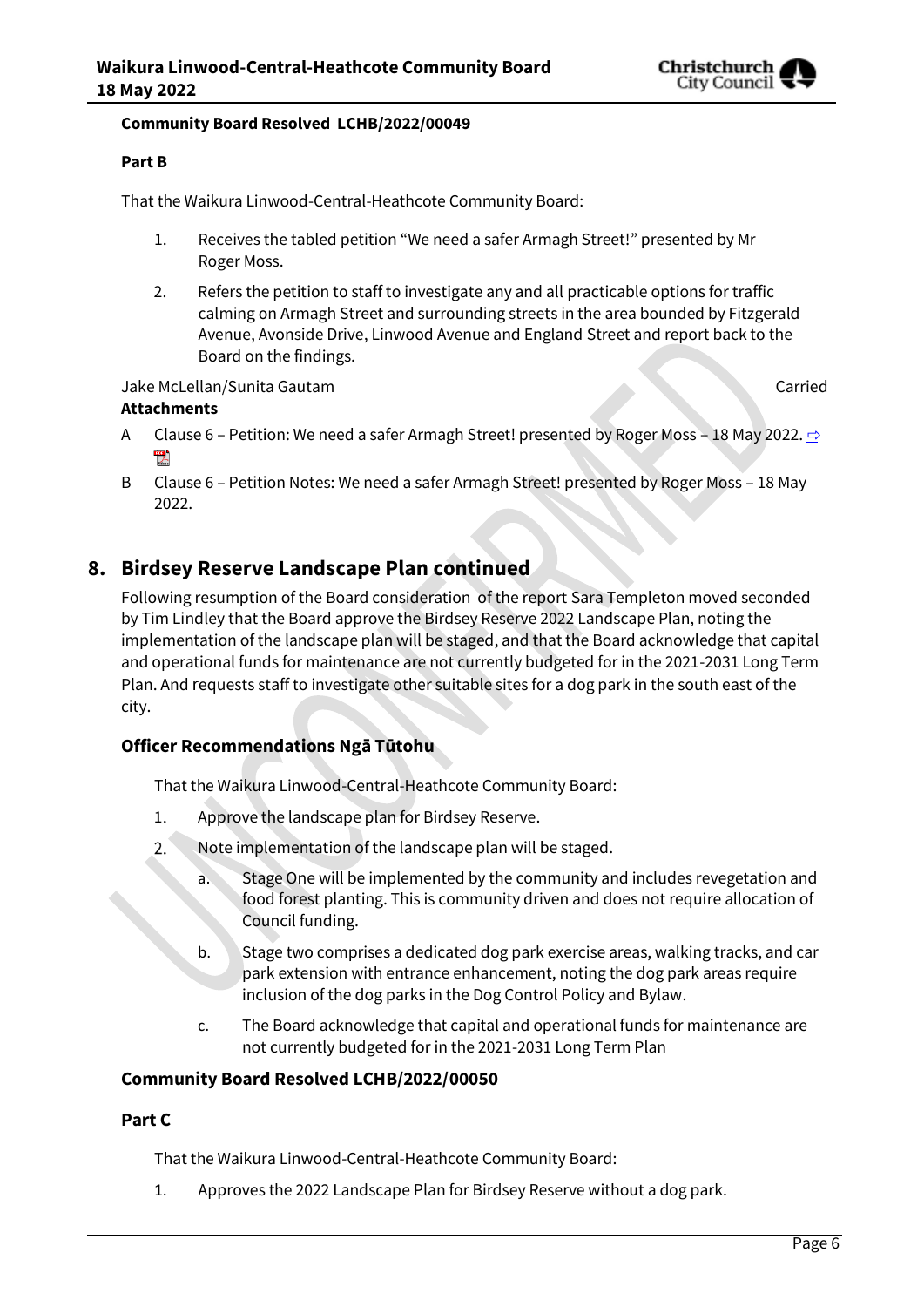- 2. Notes implementation of the landscape plan will be staged.
	- a. Stage One will be implemented by the community and includes revegetation and food forest planting. This is community driven and does not require allocation of Council funding.
	- b. The Board acknowledge that capital and operational funds for maintenance are not currently budgeted for in the 2021-2031 Long Term Plan.
- 3. Requests staff to investigate other suitable sites for a dog park in the south east of the city.

Sara Templeton/Tim Lindley **Carried**

The meeting adjourned at 6.26pm and reconvened at 6.33pm.

Yani Johanson left the meeting at 6.26 pm.

## **7. Joint Meeting - Linwood-Central-Heathcote and Spreydon-Cashmere Community Board Minutes - 13 April 2022 Part C**

The Chairperson asked members to receive the minutes from the Joint Meeting - Linwood-Central-Heathcote and Spreydon-Cashmere Community Board meeting held 13 April 2022.

The motion was moved by Sara Templeton and seconded by Michelle Lomax, put to the vote and declared carried

#### **Community Board Resolved LCHB/2022/00051**

That the Waikura Linwood-Central-Heathcote Community Board receives the Minutes from the Joint Meeting - Linwood-Central-Heathcote and Spreydon-Cashmere Community Board meeting held 13 April 2022.

Sara Templeton/Michelle Lomax **Carried**

## **9. Charlesworth Street - Proposed No Stopping Restrictions**

The Area Traffic Engineer joined the meeting by audio/visual link and spoke to the report.

Yani Johanson returned to the meeting at 6.36pm.

The Chairperson called for a mover and seconder for the staff recommendations. Jackie Simons moved the officer's recommendation. The motion was seconded by Sara Templeton and on being put to the vote was carried.

## **Community Board Resolved LCHB/2022/00052 (Original Staff Recommendations Accepted without Change)**

#### **Part C**

That the Waikura Linwood-Central-Heathcote Community Board: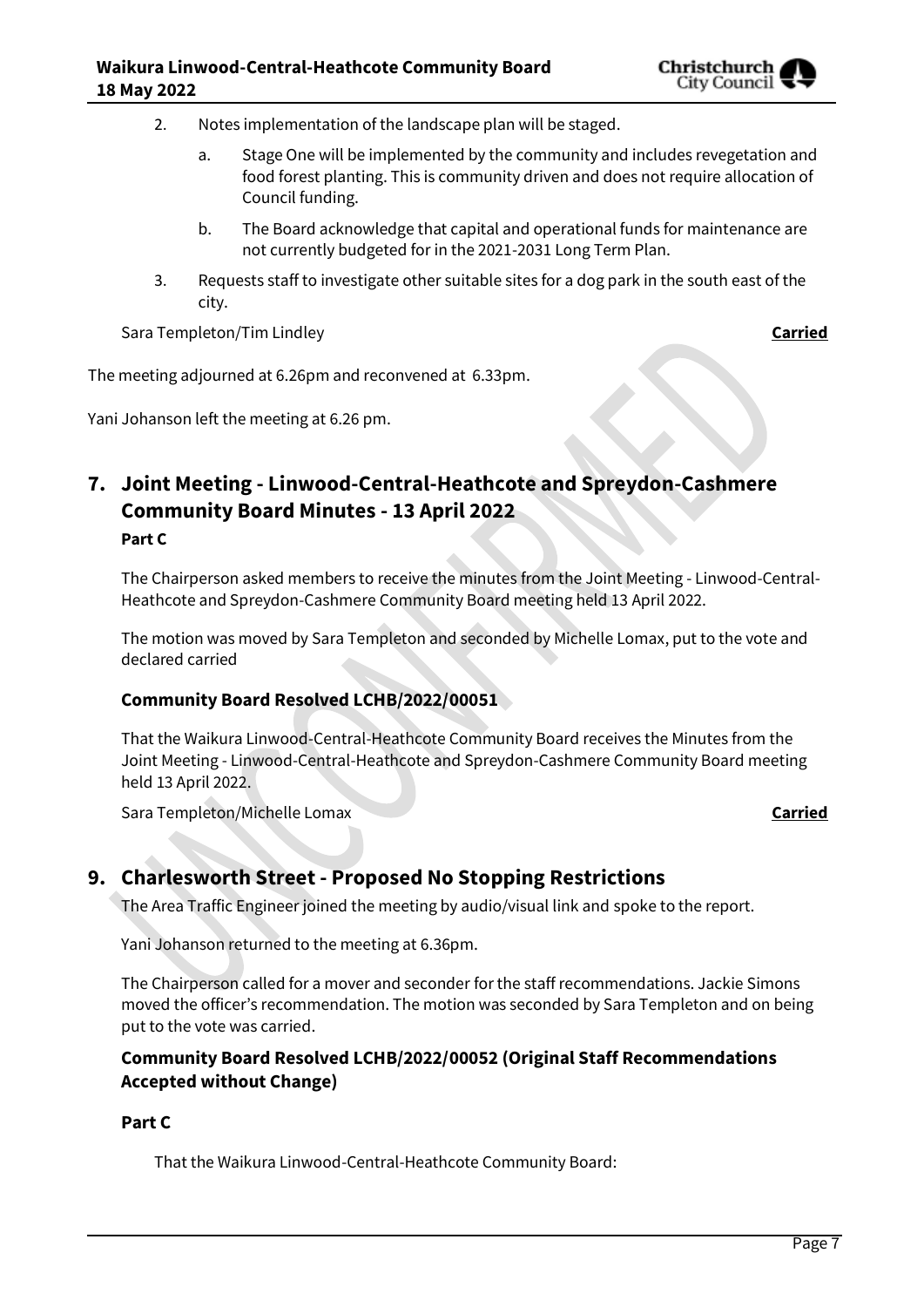

- 1. Approves that in accordance with Clause 7 of the Christchurch City Council Traffic and Parking Bylaw 2017, that the stopping of vehicles be prohibited at any time on the section of Charlesworth Street as indicated in the drawing TG142015 Issue 1, dated 07/04/2022 as detailed on Attachment A to the report on the meeting agenda, and detailed in recommendations 1a below:
	- a. That the stopping of vehicles is prohibited at all times on the northwest side of Charlesworth Street commencing at a point 184 metres northeast of its intersection with Ferry Road, and extending in a north easterly direction for a distance of 38 metres.
- 2. Revokes any previous resolutions pertaining to traffic controls made pursuant to any bylaw to the extent that they are in conflict with the traffic controls described in resolutions 1a above.
- 3. Approves that resolutions 1 to 2 take effect when parking signage and/or road markings that evidence the restrictions described in the staff report are in place (or removed in the case of revocations).

Jackie Simons/Sara Templeton **Carried**

## **10. Waikura Linwood-Central-Heathcote Community Board Area Report - May 2022**

The Community Governance Manager joined the meeting by audio/visual link and spoke to the report.

The Board were updated on the progress of the draft Ōpāwaho (lower Heathcote) River Guidance Plan; FRESH events including the recently held Pool Party at Te Pou Toetoe: Linwood Pool, the progress of the Board's Bromley Project, and Dawson Street.

The Chairperson called for a mover and seconder for the area report. Darrell Latham moved the officer's recommendation. The motion was seconded by Sunita Gautam and on being put to the vote was carried.

## **Community Board Resolved LCHB/2022/00053 (Original Staff Recommendation Accepted without Change)**

**Part B**

That the Waikura Linwood-Central-Heathcote Community Board:

 $1.$ Receives the Waikura Linwood-Central-Heathcote Community Board Area Report for May 2022.

Darrell Latham/Sunita Gautam **Carried**

## **11. Elected Members' Information Exchange Te Whakawhiti Whakaaro o Te Kāhui Amorangi**

### **Part B**

The Board exchanged information on the following: